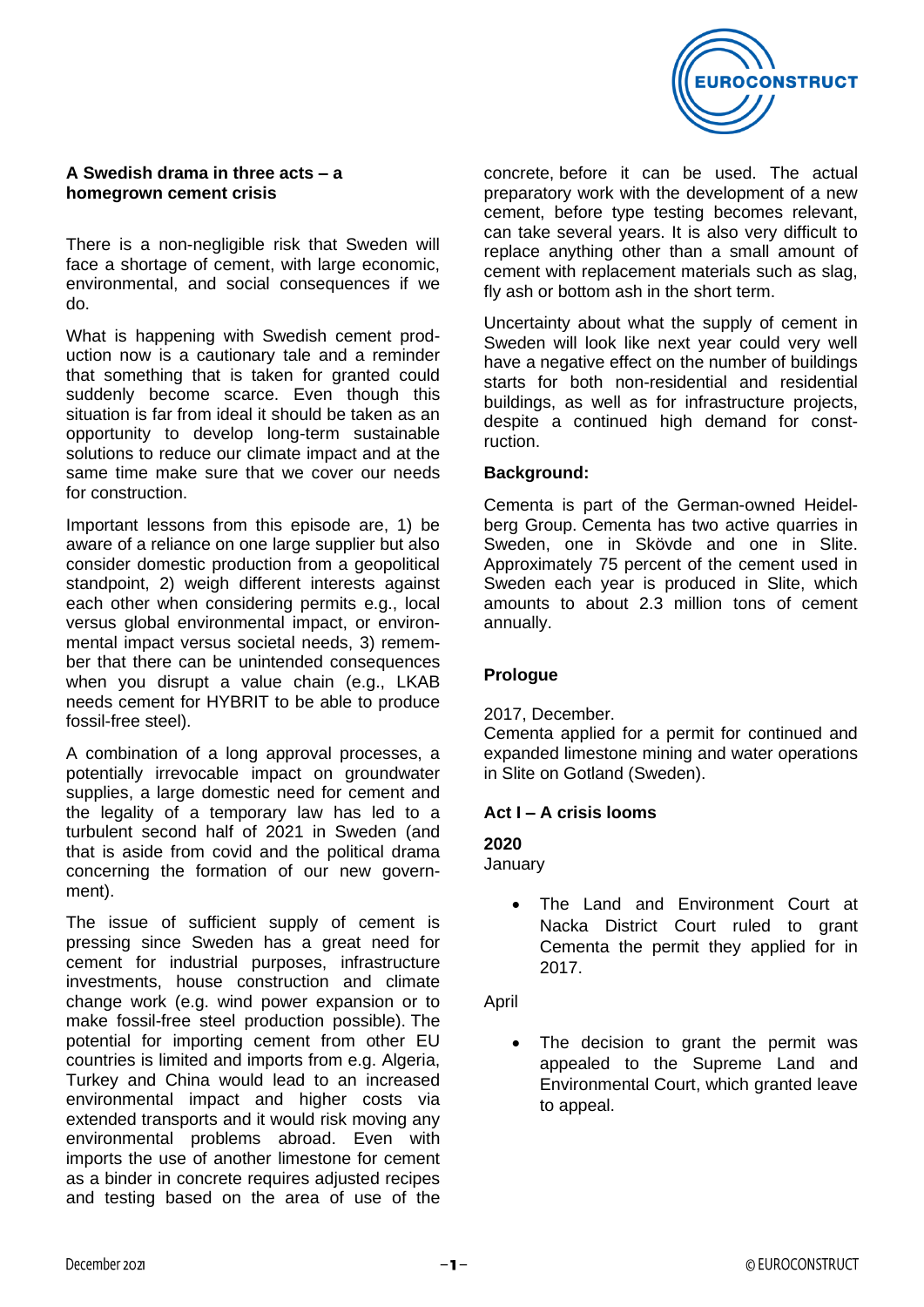

**2021** July

- The Supreme Land and Environmental Court announced that Cementa's application for a new permit is rejected. Because the company's environmental impact statement was deemed to have such shortcomings that it could not "form a basis for a decision on the environmental impact" (caused by continued /expanded operations). Specifically, the assessments of the impact on the groundwater on Gotland was found to be lacking. The decision meant that Cementa now had been forced to cease its lime mining in Slite no later than October 31st 2021.
- Cementa appealed the rejection decision to the Supreme Court.

## August

- The Supreme Court decided not to grant leave to appeal.
- The government announced that it aims to introduce a bill for a special and temporary change in the Environmental Code that extends Cementa's permit for extraction and water operations in Slite for a limited amount of time. To avoid a supply shortage.

## **Act II – No time to relax**

## September

- The Council on Legislation rejects the government's proposal for an exception law to allow Cementa to keep mining limestone under their old permit, for a limited amount of time. The council on legislation deemed that the proposal lacks generality, is contrary to the Constitution of Sweden and that it could damage the confidence in the Swedish legal system. However, the Council's opinion is only advisory.
- The government announced that they will send a slightly amended bill to parliament

for a vote. Despite the Council on legislation critiques.

- Cementa applied to the government for a temporary permit to continue conducting lime mining operations in Slite, Gotland, according to the Environmental Code. In its application, Cementa has also requested that the government decide on exemptions from the requirements for environmental assessment in the Environmental Code.
- The threat of a cement shortages with serious consequences for society outweighed any objections and all political parties in parliament voted in favor of the governments bill to grant the temporary amendments to the Environmental Code. The amendments will apply for three months and enables the government to grant a temporary permit for continued mining in a limestone quarry, under certain conditions.

### **October**

• The temporary amendments to the law enters into force and applies until January 1st 2022.

### November

• The government granted Cementa an extended permit, to mine the limestone still left under the previous permit, until the end of December 2022.

## **Act III – It's not over till it's over**

### December

• Urbergsgruppen, an association that works for long-term management of the earth's natural resources and for reduced extraction of finite raw materials from the earth's crust, appealed the decision to grant a temporary permit to the Supreme Administrative Court. They also want the court to ask the European Court of Justice for a preliminary ruling and for